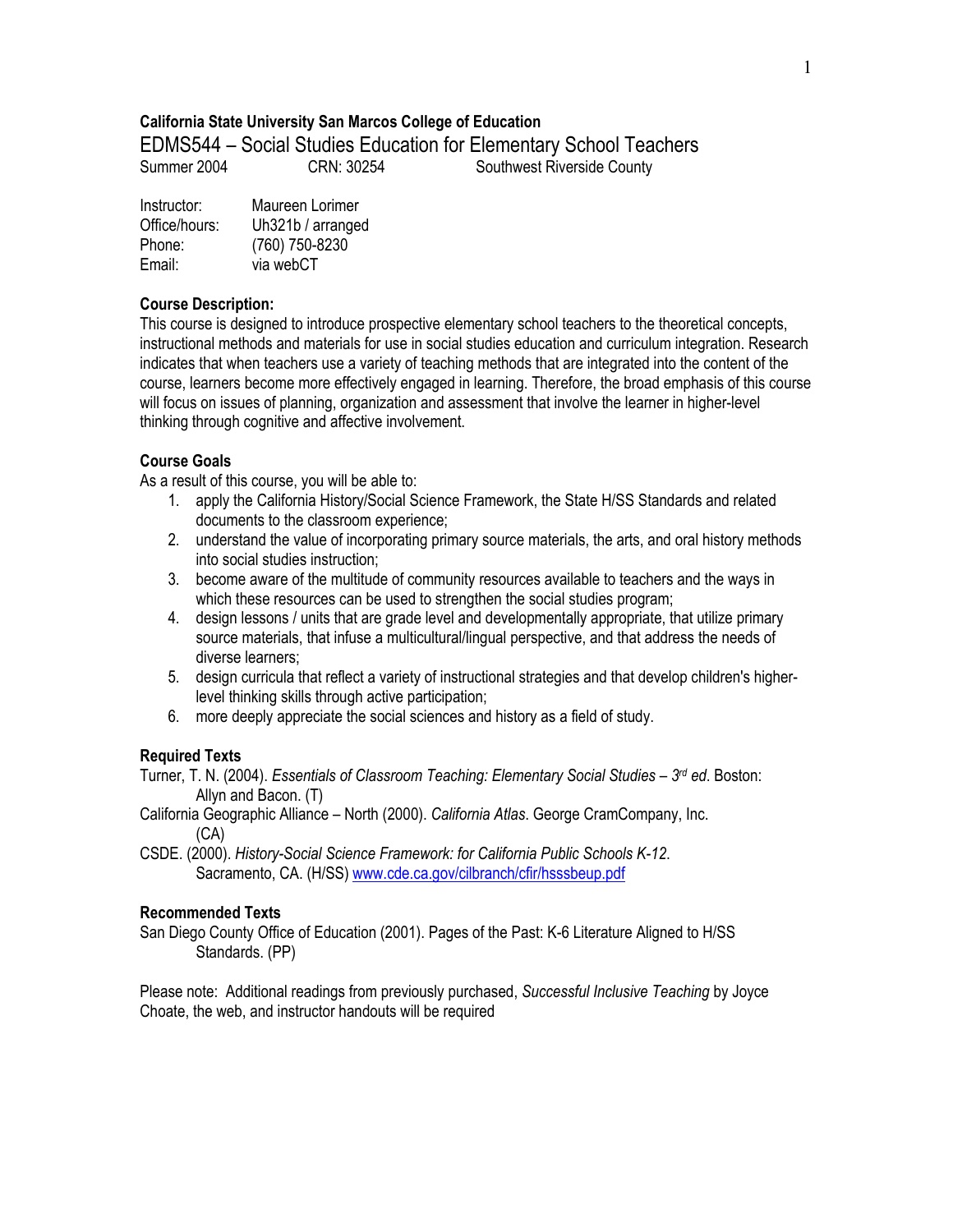### **Professionalism and Attendance**

This course deals with complex material processed in a variety of ways. Structured interactions, group processes, oral presentations, guided discussion of readings, and self-disclosure exercises are the norm. Students are expected to have read assigned materials by the date indicated in the syllabus, and should be prepared to discuss readings individually or in variously structured groups. The degree of your engagement in these processes forms the basis for points assigned. Due to the fast paced and highly interactive nature of the course, regular attendance and full participation are expected: teaching and learning is difficult (if not impossible) if one is not present for and engaged in the process. Therefore, the above College Attendance Policy is amplified as follows:

**1**. Missing more than 1 class meeting will result in the reduction of one letter grade.

**2.** Arriving late or leaving early on more than two occasions will result in the reduction of one letter grade. **3.** Illness and emergency circumstances will be considered/negotiated on a case-by-case basis. *Please notify the instructor in writing (email) as soon as possible* so that handouts can be saved for you. These measures should not be considered punitive, as students are expected to establish appropriate personal, academic and career-ladder priorities. Therefore these measures should be viewed as taking appropriate individual responsibility for one's own learning in a democratic, collaborative and reciprocallearning environment.

Because this course is part of an accredited program that leads to professional certification, students are expected to demonstrate behavior consistent with a professional career. In particular students must: **1. Complete all assignments on time**. Late assignments will receive a 20% reduction in points for each day late. Occasionally a student may be asked to revise an assignment. If so, the revised work must be submitted no later than one week after it was returned and may not be eligible for full credit. If you are absent when an assignment is due, you may submit the work via email (except for Physical Model) so that it is not counted late. Receipt of the assignment will be returned by the instructor.

**2. Interact professionally and collaborate responsibly with your colleagues**. Teacher education is a professional preparation program and students will be expected to adhere to standards of dependability, academic honesty and writing achievement.

#### **California Commission on Teacher Credentialing Standards Alignment**

The course objectives, assignment, and assessments have been aligned with the CTC standards for the Multiple Subjects Credential. Please be sure to incorporate artifacts from this class into your final comprehensive portfolio. The following standards are addressed in this class:

# **Primary Standards**

- 3: Relationships Between Theory and Practice
- 4: Pedagogical Thought and Reflective Practice
- 5: Equity, Diversity, and Access to the Core Curriculum
- 8: Pedagogical Preparation for Subject-Specific Content Instruction

#### **Secondary Standards**

- 6: Opportunities to Learn and Reflect on Teaching in all Subject Areas
- 7: Preparation to Teach Reading-Language Arts
- 9: Using Computer-Based Technology in the Classroom
- 10: Preparation for Learning to Create a Supportive, Healthy Environment for Student Learning
- 11: Preparation to Use Educational Ideas and Research
- 12: Professional Perspectives Toward Student Learning and the Teaching Profession
- 13: Preparation to Teach English Learners
- 14: Preparation to Teach Special Populations in General Education Classrooms

*The Standards identified above are addressed in EDMS 544 through class discussions, activities, oral/visual presentations, and written assignments.*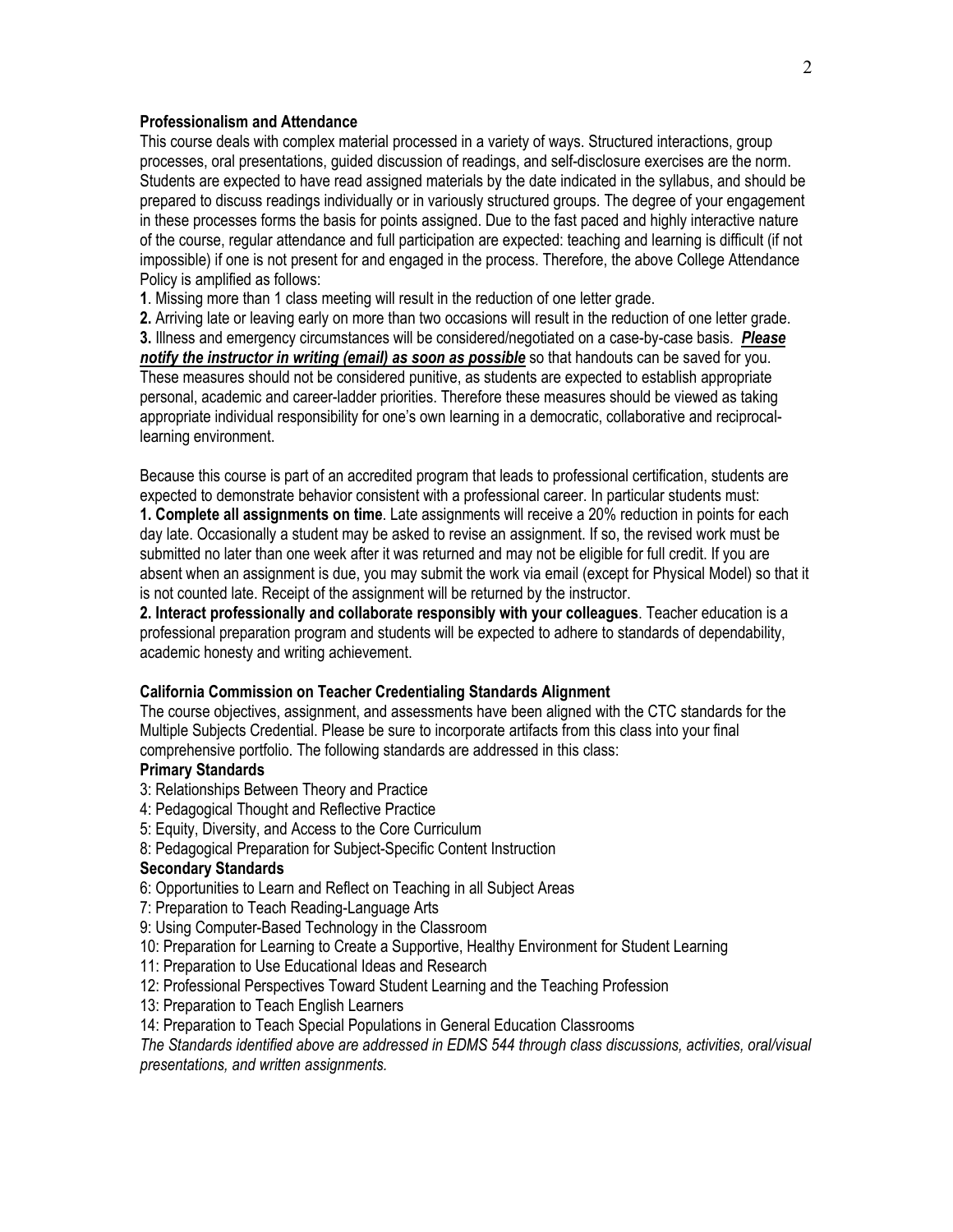# **Teacher Performance Expectation (TPE) Competencies**

This course is designed to help teachers seeking the Multiple Subjects Credential to develop the skills, knowledge, and attitudes necessary to assist schools and districts in implementing effective programs for all students. The successful candidate will be able to merge theory and practice in order to realize a comprehensive and extensive educational program for all students. The following TPEs are addressed in this course:

Primary Emphasis:

TPE 1a: Subject Specific pedagogical Skills for a MS Teaching Assignment

- TPE 2: Monitoring Student Learning During Instruction
- TPE 4: Making Content Accessible
- TPE 5: Student Engagement

TPE 6: Developmentally Appropriate Teaching Practices

- TPE 6 a & b: Developmentally Appropriate Practices in Grades K-3 and 4-8<br>TPE 9: State of Practional Planning
- Instructional Planning

TPE 10: Instructional Time

## **Secondary Emphasis:**

TPE 3: Interpretations and Use of Assessments

- TPE 6d: Developmentally Appropriate Practices for Special Education
- TPE 7: Teaching English Learners
- TPE 8: Learning About Students
- TPE 11: Social Environment
- TPE 12: Professional, Legal, and Ethical Obligation
- TPE 13: Professional Growth
- TPE 14: Technology
- TPE 15: Issues of Social Justice and Equity

*Teacher Performance Expectations identified above are addressed in EDMS 544 through class discussions, activities, oral/visual presentations, and written assignments*.

## **CLAD Competencies supported by this course:**

*Part 3: Culture and Cultural Diversity*

- I.A. Definitions of culture<br>I.C. Intragroup differences
- Intragroup differences
- I.D. Physical geography and its effects on culture
- II.A What teachers should learn about their students
- II.B. How teachers can learn about their students
- II.C. How teachers can use what they learn about their students *(culturally responsive pedagogy)*
- III.A. Concepts of cultural contact
- III.D. Strategies for conflict resolution
- IV.A. Historical perspectives
- IV.B. Demography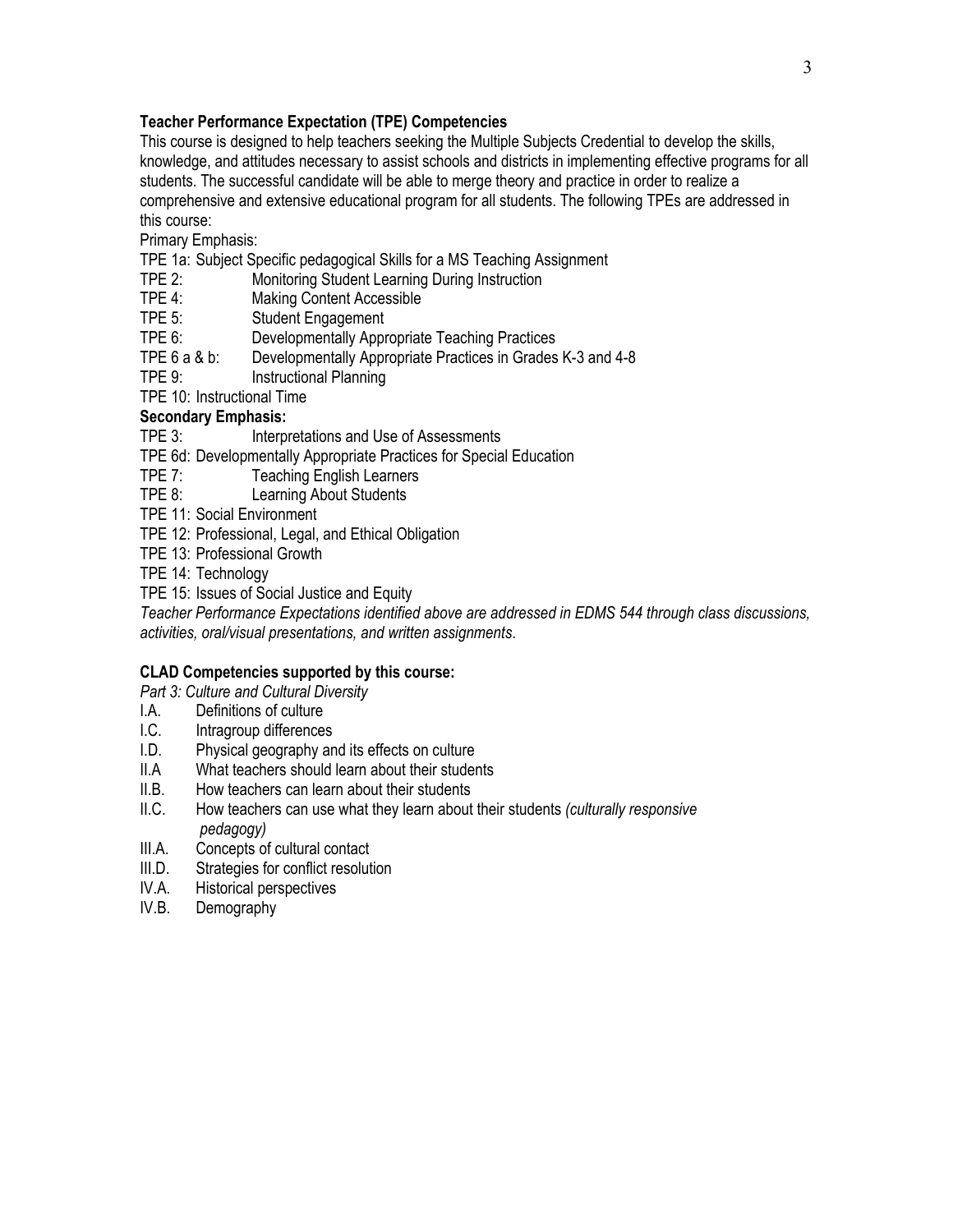## **Assignments**

Detailed instructions for some course assignments will be available on webCT.

## **Learning Logs (30 points)**

(TPEs addressed through this assignment are: 1a, 2, 3, 4, 5, 6, 6a, 6b, 6d, 7, 8, 9, 10, 11, 12) The assigned readings provide an important foundation for your increasing understanding of how to effectively teach social studies. To aid you in remembering the readings, you are asked to respond to each reading assignment by coming to class with a one page summary (use two 8.5x11" blue books) of the key points from the reading. Please structure each page with:

## (1) your name,

(2) reading identification (T:8, for example),

(3) 3 key points from the reading (you may include graphics),

(4) a paragraph towards the bottom that connects the reading to your perspectives/ experience,

(5) one question that the reading assignment prompts you to ask at this time.

Learning logs will be shared at the beginning of each class session, and will be collected at the end of the course.

## **Finding the Social Studies in You! A Physical Model P/F**

(TPEs addressed through this assignment are: 1a, 4, 6a, 6b, 7, 8, 11)

Have you ever tried to explain who you are through six social studies disciplines? For this assignment you will reintroduce yourself to our class by creating a physical model that illustrates aspects of you through each of the disciplines. You may use photographs, drawings, cut-outs, objects, your imagination, etc. This activity models a way to engage your students, and will demonstrate your understanding of the disciplines. Aim to present for 4-5 minutes.

## **Book Chat (30 points)**

(TPEs supported through this activity are: 1a, 4, 5, 6a, 6b, 7, 9, 15)

A wealth of children's literature exists that strongly supports the state standards for teaching social studies. For this assignment you and a partner will select one book from Pages of the Past appropriate for your grade level unit plan. You will present your book chat orally by explaining how your book can be used to advance children's thinking about key social studies concepts. Your handout will include a lesson plan that incorporates your book. (more details to come)

## **Community Resource / Field Trip Project (50 points)**

(TPEs supported through this assignment are: 1a, 2, 3, 4, 5, 6a, 6b, 7, 9, 10, 13) In this assignment you will explore and share information about a field trip site in San Diego County. By designing a variety of pre, during, and post-trip teaching activities, as well as questions you might ask during the visit, you will be able to plan an educational (rather than purely recreational) field trip. (more details to come)

## **Oral History Project (40 points)**

(TPEs supported through this assignment are: 1a, 2, 3,4, 5, 6a, 6b, 7, 8, 9, 10, 11) Collecting oral histories is an exciting way to help children understand that "history" is found all around us and is being continually created. In this project, you will conduct an oral history interview of a person about a topic that relates to the social studies curriculum.

To support your interview, you will bring to class on the designated day a primary source object (artifact, document, photographs, etc.) of significance to the person/topic of the interview. We will then create a "classroom museum" in which everyone shares his/her object and provides a 5 minute oral presentation giving the object's background and how it could be used in teaching. (more details to come).